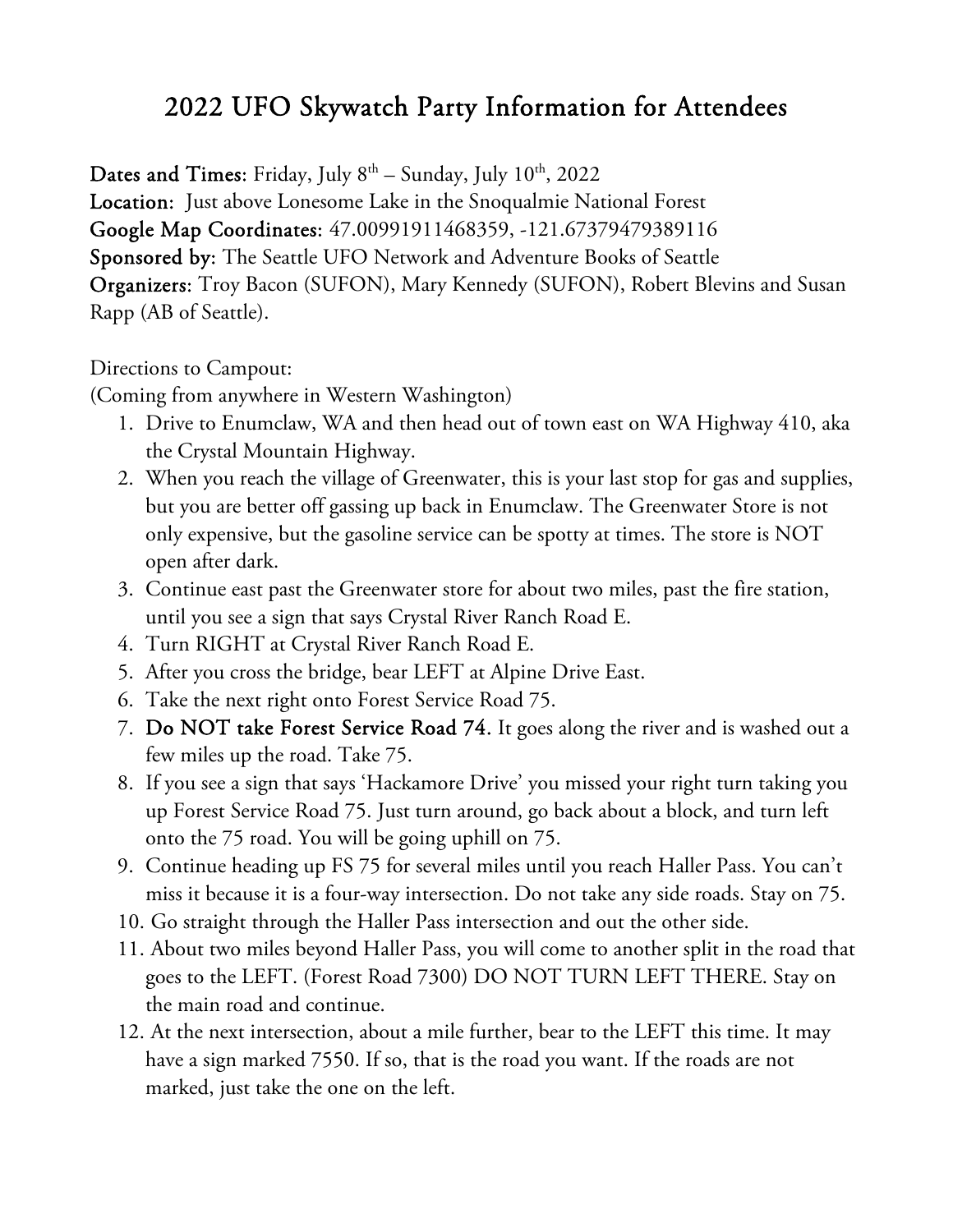- 13. Follow 7550 to the next intersection. At that intersection, turn LEFT. Lonesome Lake is at the end of this road. There are vault toilets there, and although you need a Discover Pass to park there, no one cares if you park there for a bit to use the toilets.
- 14. Just before you reach the lake, there is an uphill turn to the RIGHT. Follow it up about a quarter of a mile and you will find our campsite at the top of the road. You cannot get lost there. The road dead ends a short distance beyond the camp area anyway. There will be a large sign and a white flag with SUFON printed on it at the entry to the camp site. Check in with Robert or Susan when you arrive and then pick a spot that looks good to you. The camping area is very large, with many spots to pick from. It is first come, first served on the camp sites, but there are plenty.
- 15. The total distance from the 410 Highway to Lonesome Lake is about 15 miles and the road is good. It gets a bit rough along the last quarter mile between the lake and going up the hill to the camp site, but nothing that any car or truck cannot handle.

#### Coming from Eastern Washington:

16. The directions are the same, except you will be turning LEFT at Crystal River Ranch Road E. If you are coming from that direction, your last stop for gas was quite a few miles behind you, so we recommend that anyone coming from Eastern Washington go into Greenwater first (two miles further) and gas up before they go back and take Crystal River Ranch Road E.

## In case you get lost after you turn onto Forest Road 75:

It's doubtful you will get lost, but you can try calling us on our ham radios, which are on Family Radio Service Channel 1. You can wait for someone to drive by, flag them down, and tell them you are trying to find Lonesome Lake. Or if they aren't going that far, ask them where FS 75 is from where you are now. Most of the side roads for the first few miles are gated off anyway. Further along some are not. Just watch for the SUFON signs, which we will post at every possible turn. They will have the face of an alien gray on them and say SUFON in big letters. If you see a sign at an intersection, take the road with the sign on it.

A note on using GPS to find us with your smart phone: The GPS might try to tell you to take the river road, the FS 74 road, because that WAS the way to Lonesome Lake before the river road got washed out. Now the route is on 75 instead. If your phone or GPS tries to take you up the 74 road, just take 75 anyway and then re-program it to get you to Lonesome Lake from there.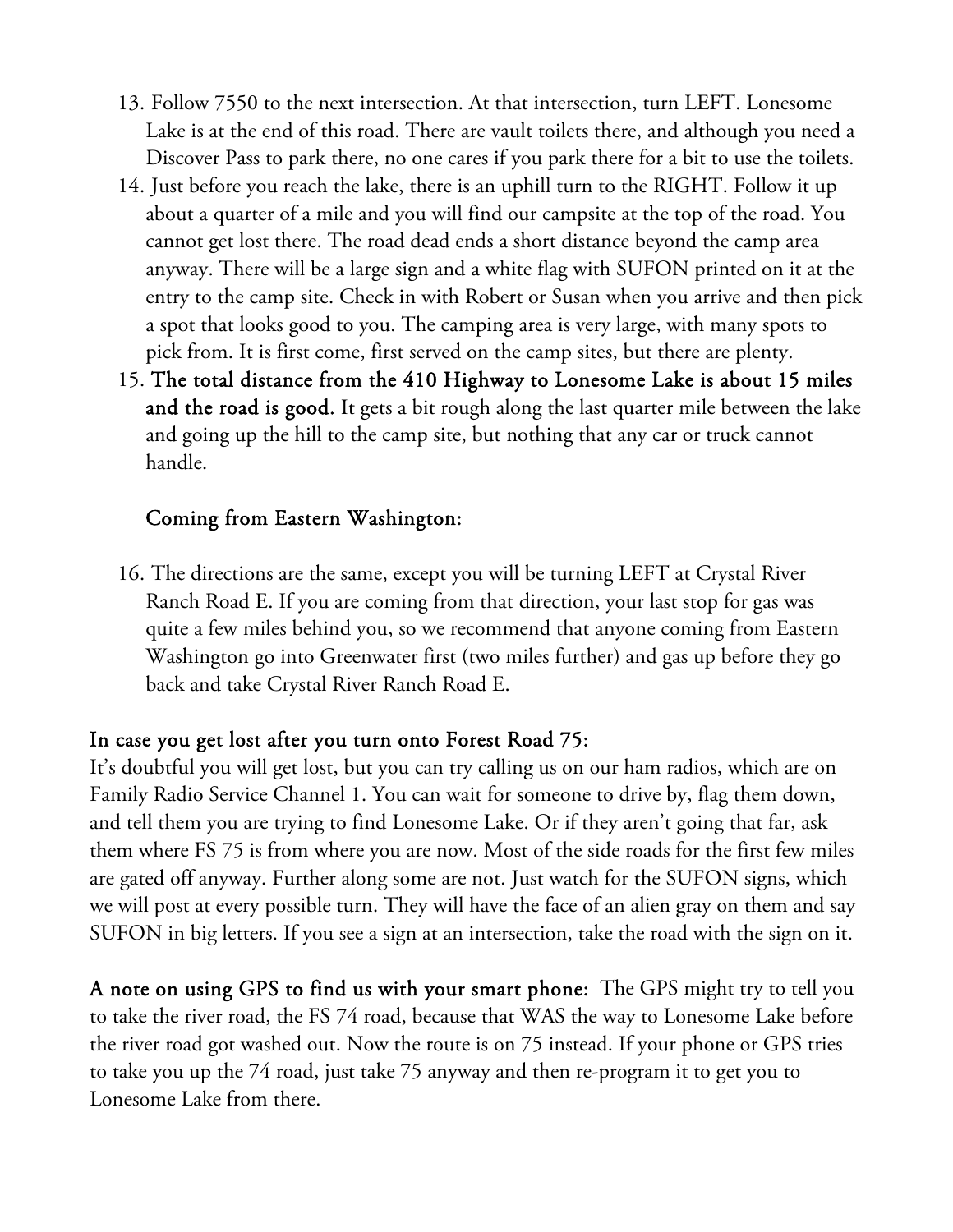Cell Service: Down at the main highway, cell service is spotty at best. But the higher you go, the better it gets. Don't expect much before you reach Haller Pass. The good news is that at the camp site itself, cell service is very good and you should get at least three bars and maybe four. This is because the camp site is at 5,800 feet and signal is excellent up there with several cell towers in range with good line-of-sight connection.

TV Reception: Believe it or not, although there is no TV reception almost anywhere else up in that area, including Lonesome Lake itself, the Federal website that has the maps showing where TV reception is available is showing it at the camp site itself, all of it out of Seattle or Tacoma. We will see if the Feds are right about that. Organizers Rob Blevins and Susan Rapp are bringing their small travel trailer, and have a TV antenna with a signal booster, and will be testing this theory.

Coming Early: The campout officially starts on Friday morning, July 8<sup>th</sup>. However, Susan and Rob will be on site several days prior setting up gear and scouting the general area. Below is a picture of what they are driving. *Should anyone wish to come early, you are more than welcome to do so, but no earlier than late Wednesday afternoon please.* 



ABOVE: Nissan Xterra and the trailer. If you see it at the camp site, you will know you came to the right place.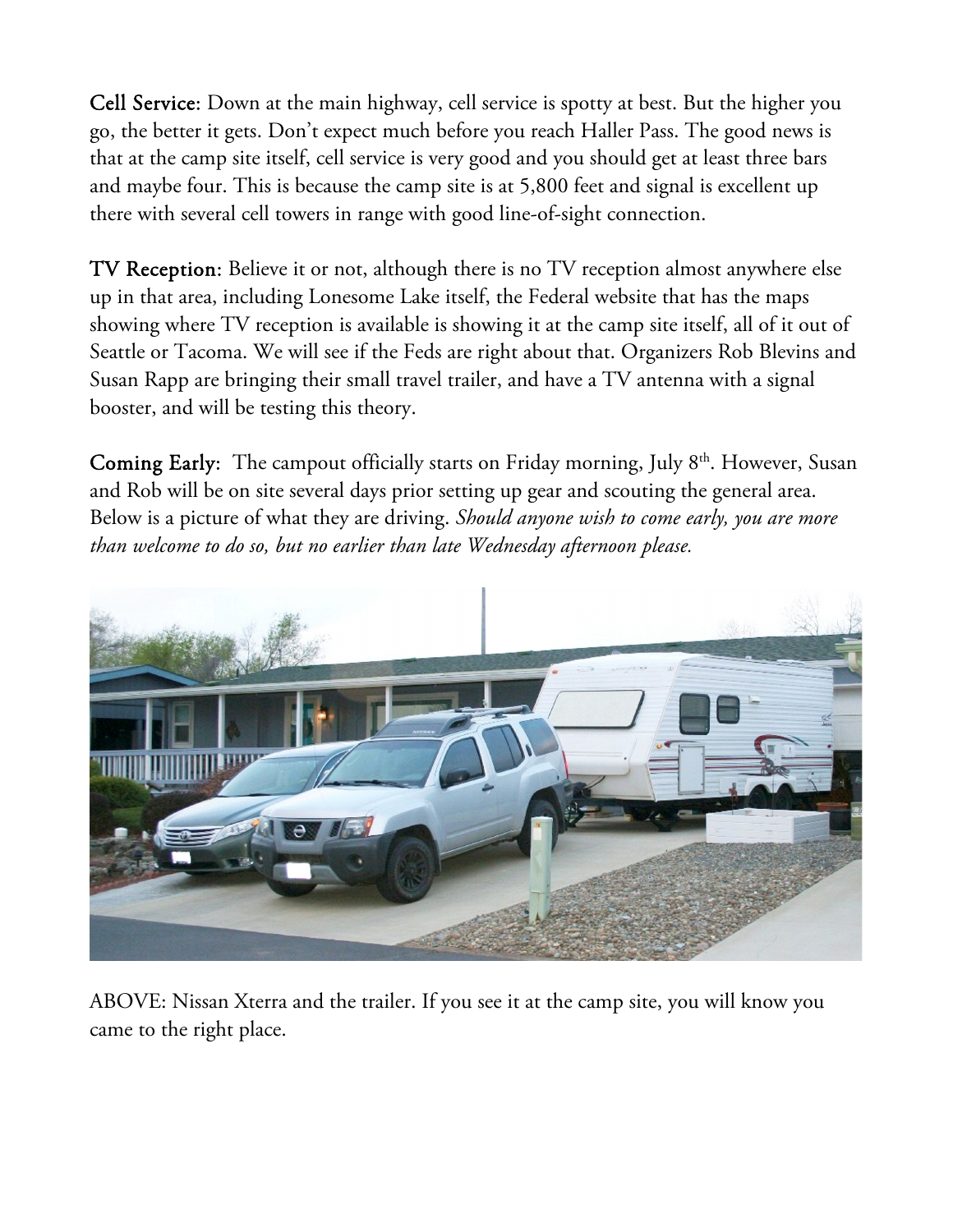BELOW: Rob and Susan. Your scouts and main organizers.



## Suggested Gear You Should Bring:

- 1. Bring a warm hat and warm clothing. It gets COLD at 5,800 feet up near Mt. Rainier, even in July. That is higher than the highest place you can drive to in the Mt. Rainier National Park. It will be warm during the day, and cold at night.
- 2. If you want to use the travel trailer over the weekend to take a shower, bring six gallons of extra water with you for the trailer's hot water tank. The trailer can only carry 25 gallons of fresh water in its fresh water tank.
- 3. We will be running a propane generator with long extension cords and power taps available to everyone. Also a propane-powered fire bowl, since campfires will be prohibited due to wildfires. Please consider filling that propane tank from your BBQ and bringing it along to help us. There is no fee to attend, but we could sure use all the propane we can get. Please bring a full tank if you have one at your house.